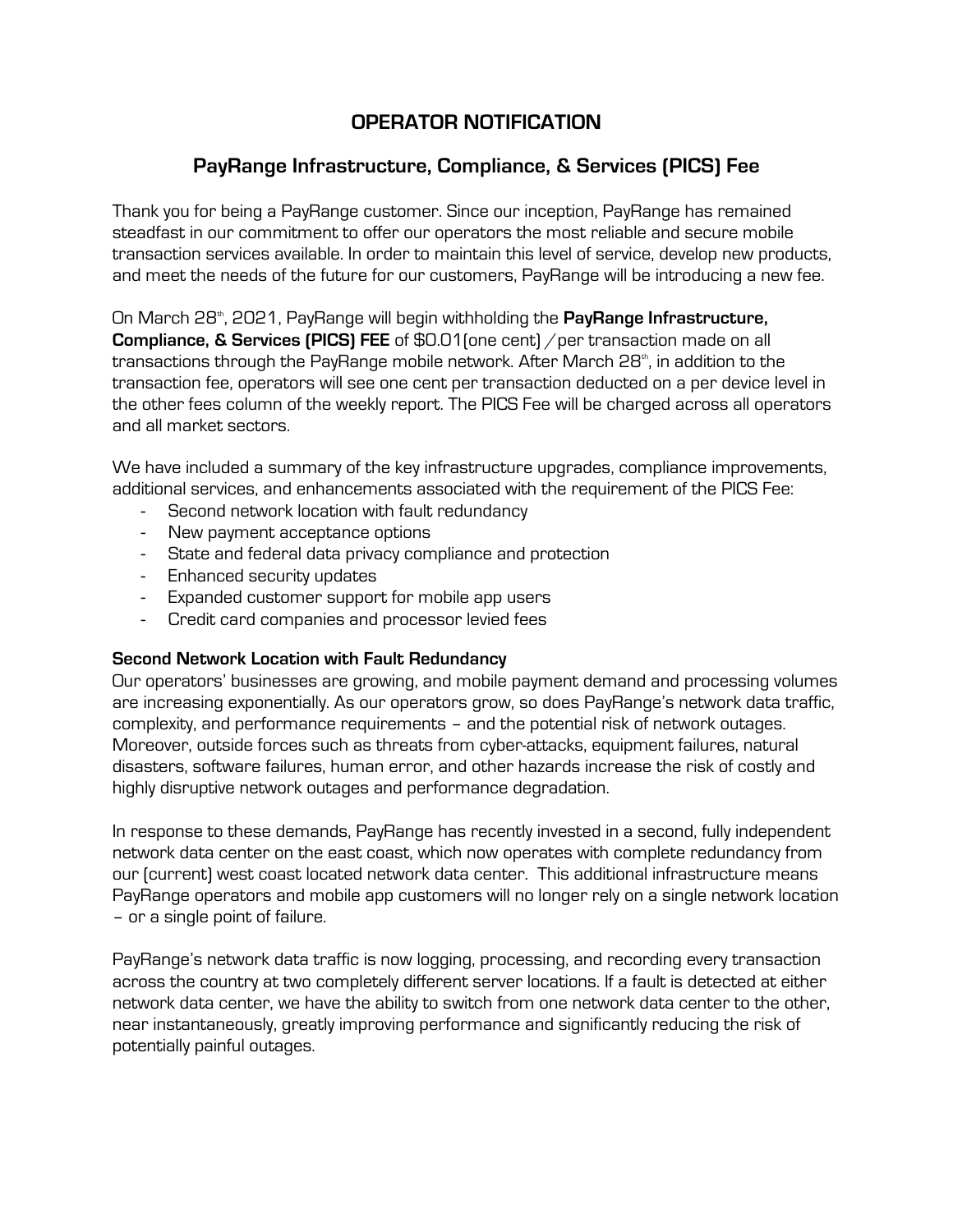## **New Payment Acceptance Options**

PayRange will be launching brand new payment capabilities in the very near future, which has also required network enhancements and considerable resources. Example: Electronic Benefits Transfer (EBT) acceptance and its phased rollout will begin shortly.

EBT is a payment system designed to allow its recipients access to state and federal assistance programs such as SNAP (supplemental Nutrition Assistance), TANF (Temporary Assistance to Needy Families) and other programs for food and life essential services. For merchants, accepting EBT payments will allow your customers to access hundreds of billions of dollars in annual assistance monies directly through the convenience of the PayRange mobile app.

#### **State and Federal Data Privacy Compliance and Protection**

Data privacy laws such as the California Consumer Privacy Act (CCPA), as well as other individual state and federal regulations, have recently been enacted and are significantly impacting how PayRange must store, monitor, and safeguard our operators' consumer data and information. PayRange is continually required to devote additional resources towards meeting these new and challenging regulatory compliance requirements across all state and federal laws. PayRange continuously reviews these new mandates, seeks legal and technical expertise, and ultimately manages these fast-changing data privacy requirements for our operators as part of our fully managed solution. PayRange handles this on behalf of all of our operators, so that they can rely on our capabilities and thus focus on running their businesses.

Costs associated with meeting state and federal privacy enforcement, infrastructure, compliance legislation, and provisional review have increased dramatically as these new laws take effect.

## **Enhanced Security Updates**

PayRange is a leader in mobile application security practices, policies, and technologies. By continually improving our prevention and protection measures, PayRange is able to help defend our operators and their sensitive data against cyber criminals and security intrusions. These continuous enhancements include upgrades to our end-to-end encryption, authentication methods, security protocols, PCI Compliance, digital wallet and tokenization modernization, multifactor authentication development, and a multitude of other security related features.

Additionally, iOS and Google are constantly improving their operating system(s) for features, security, and performance. This requires nonstop development by our software engineering team on our PayRange mobile app, and more and more frequent PayRange mobile app update submission(s).

## **Expanded Customer Support for Mobile App Users**

PayRange is continually expanding and upgrading our support team. Recognizing that many of our operators have expanded hours of services across the country, we have been investing to deliver on this need. We have scaled our Customer Support Team with extended shifts covering the US, every day of the year, across all time domestic time zones. Additionally, we